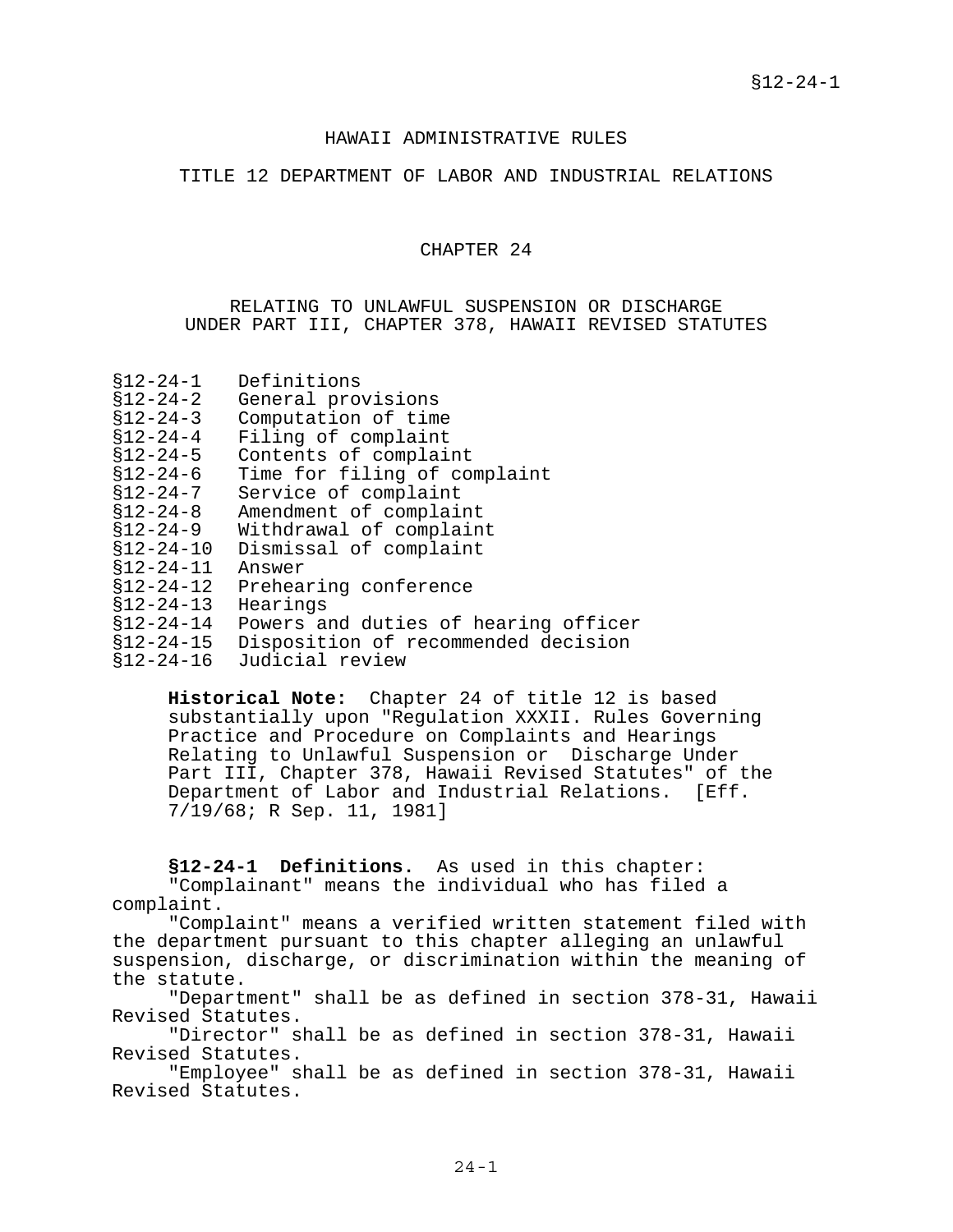"Employer" shall be as defined in section 378-31, Hawaii Revised Statutes.

 "Employment" means any service performed by an individual for another person under any contract of hire, express or implied, oral or written, whether lawfully or illegally entered into.

 "Hearing officer" means a person appointed by the director to conduct hearings under this chapter.

 "Party" or "parties" means the complainant or respondent, or both.

 "Respondent" means any employer against whom a complaint has been filed alleging an unlawful suspension, discharge, or discrimination within the meaning of the statute.

 "Statute" means part III of chapter 378, Hawaii Revised Statutes.

 "Verified" means sworn to or affirmed before a notary public, hearing officer, or other person authorized by the director to administer oaths.

 "Wages" shall be defined in section 378-31, Hawaii Revised Statutes. [Eff. Sep. 11, 1981] (Auth: HRS §378-38) (Imp: HRS §378-38)

 **§12-24-2 General provisions.** (a) This chapter sets forth the procedures for the administration and enforcement of the

statute.<br>(b) (b) These rules shall be liberally construed to accomplish<br>the purposes of the statute. [Eff. Sep. 11, 1981] (Auth: HRS  $[Eff.$  Sep. 11, 1981] (Auth: HRS §378-38) (Imp: HRS §378-38)

 **§12-24-3 Computation of time.** The time in which any act provided by this chapter is to be done is computed by excluding the first day and including the last, unless the last day is a Saturday, Sunday, or holiday and then it is also excluded. As used in this chapter, "holiday" includes any day designated as such pursuant to section 8-1, Hawaii Revised Statutes. [Eff. Sep. 11, 1981] (Auth: HRS §378-38) (Imp: HRS §378-38)

 **§12-24-4 Filing of complaint.** (a) Any employee claiming to be aggrieved by an alleged unlawful suspension, discharge, or discrimination may file a complaint.<br>(b) Assistance in drafting and

Assistance in drafting and filing complaints shall be available to complainants at the department's wage standards division located at 830 Punchbowl Street, Room 340, Honolulu, and at the department's district offices on Hawaii, Maui, and Kauai.

 (c) The complaint shall be in writing and, where feasible, upon forms furnished by the department's wage standards division. The complaint shall be signed and verified.<br>(d) The original complaint and two ad

The original complaint and two additional copies shall be filed by personal delivery or by mail addressed to the department's Wage Standards Division, 830 Punchbowl Street, Room 340, Honolulu, Hawaii 96813, or to any of the department's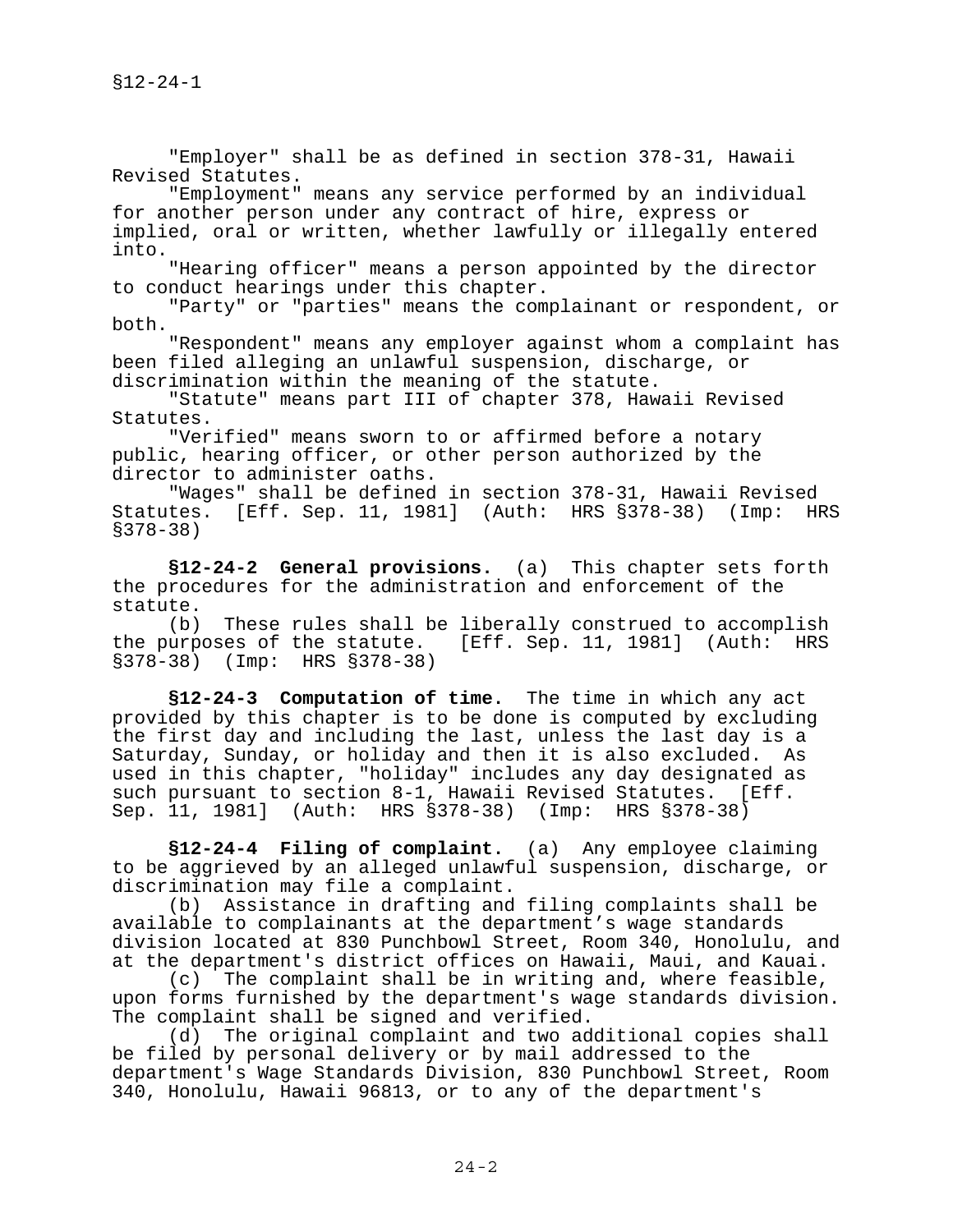district offices located in the counties of Hawaii, Maui, and Kauai. [Eff. Sep.11, 1981] (Auth: HRS §378-38) (Imp: HRS §378-33)

 **§12-24-5 Contents of complaint.** Each complaint shall contain the following:

- (1) The full name, address, social security number, and telephone number (if any) of the complainant;
- (2) The full name, address, and telephone number of the respondent;
- (3) A plain and concise statement of the facts constituting the alleged unlawful suspension, discharge, or discrimination;
- (4) The date on which the alleged unlawful suspension, discharge, or discrimination occurred; and
- (5) Other information that may be required by the department.

Notwithstanding the provisions of this section, a complaint is deemed filed if the department receives from an individual a written statement sufficiently precise to identify the parties and describing with reasonable accuracy the actions alleged to be unlawful. [Eff. Sep. 11, 1981] (Auth: HRS §378-38) (Imp: HRS §378-33)

 **§12-24-6 Time for filing complaint.** The complaint shall be filed within thirty days after the alleged act of unlawful suspension, discharge, or discrimination. When an alleged act of unlawful discharge under the statute occurs while the aggrieved employee is still physically or mentally incapacitated and unable to work, the complaint shall be filed within thirty days after the date the aggrieved employee is able to return to work. [Eff. Sep. 11, 1981] (Auth: HRS §378-38) (Imp: HRS §378-33)

 **§12-24-7 Service of complaint.** Within ten days after a complaint is filed with the department, the department shall serve a copy of the complaint on the respondent by certified<br>mail, return receipt requested, or by personal delivery. [Eff. mail, return receipt requested, or by personal delivery. Sep. 11, 1981] (Auth: HRS §378-38) (Imp: HRS §378-34)

 **§12-24-8 Amendment of complaint.** (a) A complaint, or any part thereof, may be amended by the complainant at any time prior to the issuance of a notice of hearing and thereafter at the discretion of the hearing officer.

 (b) The amended complaint shall be deemed to have been filed on the original filing date.

 (c) The department shall promptly serve a copy of the amended complaint on the respondent by certified mail, return receipt requested, or by personal delivery. [Eff. Sep. 11, 1981] (Auth: HRS §378-38) (Imp: HRS §§378-33, 378-34)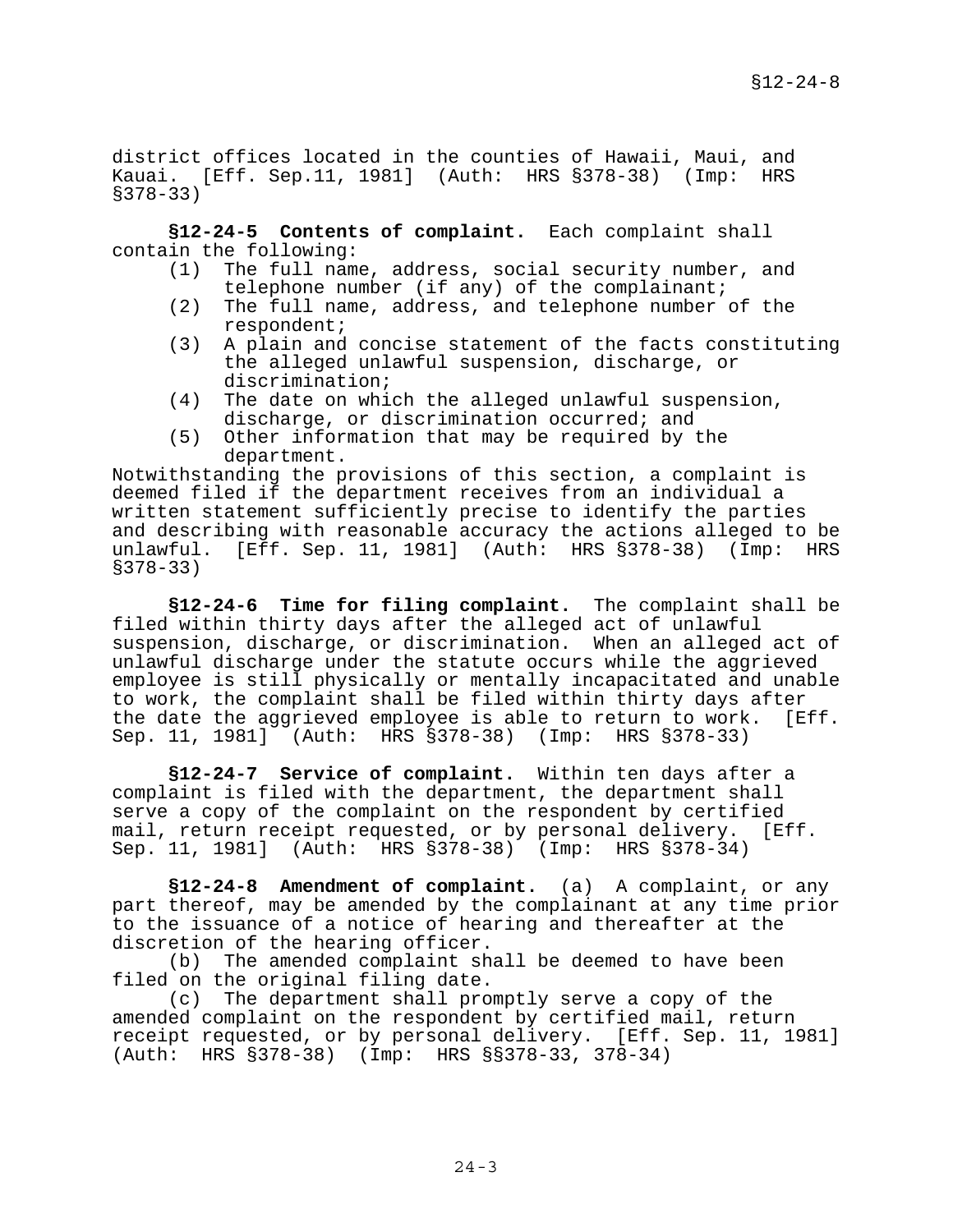**§12-24-9 Withdrawal of complaint.** (a) A complaint, or any part thereof, may be withdrawn only on written consent of the hearing officer.

 (b) When requesting withdrawal of a complaint, the complainant shall:

(1) Submit the request in writing;

- (2) Sign the request; and
- (3) Have the request verified.

(c) The department shall notify the respondent of the<br>withdrawal. [Eff. Sep. 11, 1981] (Auth: HRS §378-38) (In [Eff. Sep. 11, 1981] (Auth: HRS §378-38) (Imp: HRS §§378-33, 378-34)

 **§12-24-10 Dismissal of complaint.** (a) The hearing officer shall dismiss the complaint:<br>(1) If it is determine

- If it is determined that the department does not have jurisdiction over the complaint; or
- (2) If the complainant has failed to cooperate with the department in regard to the complaint, and the department has received no response from the complainant within twenty days after the date of the notice to the complainant of the department's intent to dismiss the complaint; or
- (3) If the complainant cannot be located, and the complainant has not responded within twenty days to a notice sent by the department to the complainant's last known address; or
- (4) If a settlement has been reached between the parties as described in section 12-24-12, which is in writing and specific in its terms.

 (b) In the event of any dismissal of a complaint, the complainant shall be notified by certified mail, return receipt requested, of the reason or reasons for dismissal. The respondent shall be notified in writing of the dismissal and of the reasons therefor. [Eff. Sep. 11, 1981] (Auth: HRS §378-38) (Imp: HRS §378-38)

 **§12-24-11 Answer.** (a) If the respondent files a written verified answer, it shall be filed within twenty days from the date of personal delivery or mailing of the complaint.

 (b) The answer shall state the reasons or factors for the suspension, discharge, or discrimination of the complainant, and any matter which constitutes a defense to the complaint.

 (c) The answer with two copies shall be filed by personal delivery or by certified mail, return receipt requested, addressed to the department's Wage Standards Division, 830 Punchbowl Street, Room 340, Honolulu, Hawaii 96813, or to any of the department's district offices in the counties of Hawaii, Maui, or Kauai in which the complaint was filed. The respondent shall also mail a copy by certified mail, return receipt requested, to the complainant at the last known address.

 (d) The time within which the answer shall be filed may be extended at the discretion of the hearing officer.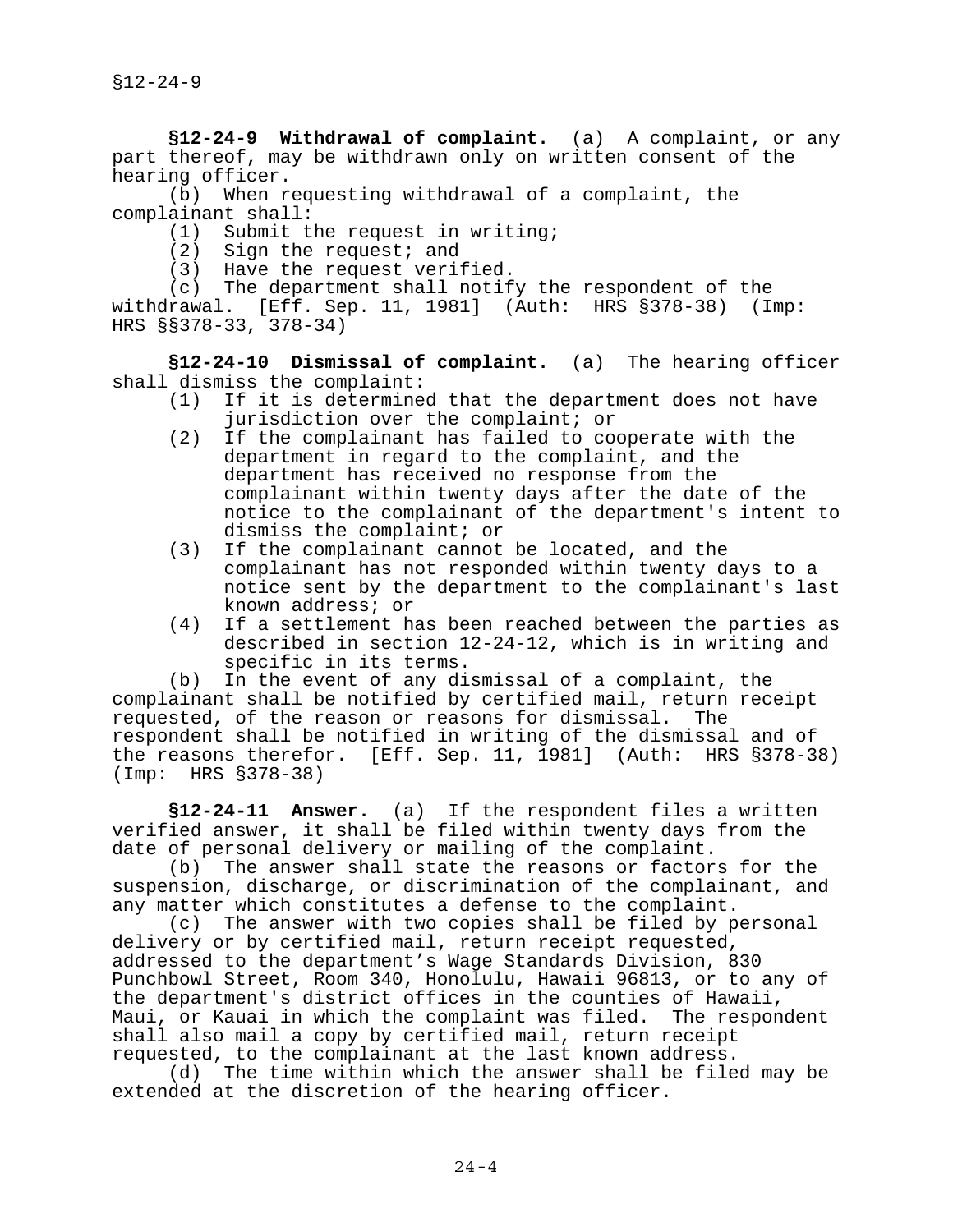(e) The answer or any part thereof may be amended prior to the hearing without the hearing officer's consent, and thereafter at the discretion of the hearing officer. If a complaint has been amended subsequent to the filing of the answer, the respondent shall have an opportunity to amend the answer within twenty days after being served the amended complaint. The original of the amended answer shall be filed at the enforcement division of the department, and one copy shall be mailed to the complainant by certified mail, return receipt requested, at the last known address. [Eff. Sep. 11, 1981] (Auth: HRS §378-38) Imp: HRS §378-34)

 **§12-24-12 Prehearing conference.** (a) At any time after the filing of a complaint, but prior to the hearing, the hearing officer may hold a prehearing conference with the parties or their representatives. Any matter not raised at the prehearing conference shall not be allowed during the hearing. Matters to be discussed at the prehearing conference may include but are not limited to the following:

- (1) A discussion of the issues raised by the complainant and the explanations and defenses to be presented by the respondent at the hearing;
- (2) The necessity or desirability of amendments to the pleadings;
- (3) The possibility of obtaining stipulations which will avoid unnecessary proof;
- (4) The possibility of a settlement between the parties; and
- (5) Other matters that may aid in the disposition of the complaint.

 (b) If the complainant and the respondent agree to the terms of a settlement at the prehearing conference, the settlement shall be reduced to writing, signed by the parties, and approved by the hearing officer. If approved, the case will be closed without a finding on the merits of the complaint and a copy of the final prehearing settlement shall be sent by certified mail, return receipt requested, to the complainant and the respondent.

 (c) A prehearing settlement shall not affect the processing of any other complaint, including, but not limited to, complaints in which the allegations are like or related to the individual allegations settled.

 (d) If a settlement is achieved, no determination will be made as to whether or not reasonable cause exists to believe that the allegations of the complaint are true. [Eff. Sep. 11, 1981] (Auth: HRS §378-38) (Imp: HRS §378-38)

 **§12-24-13 Hearings.** (a) All hearings required by this chapter shall be held in accordance with chapter 91, Hawaii Revised Statutes, and the rules of this department.

 (b) The complainant shall be present at the hearing, with or without counsel. The complainant shall be allowed to call,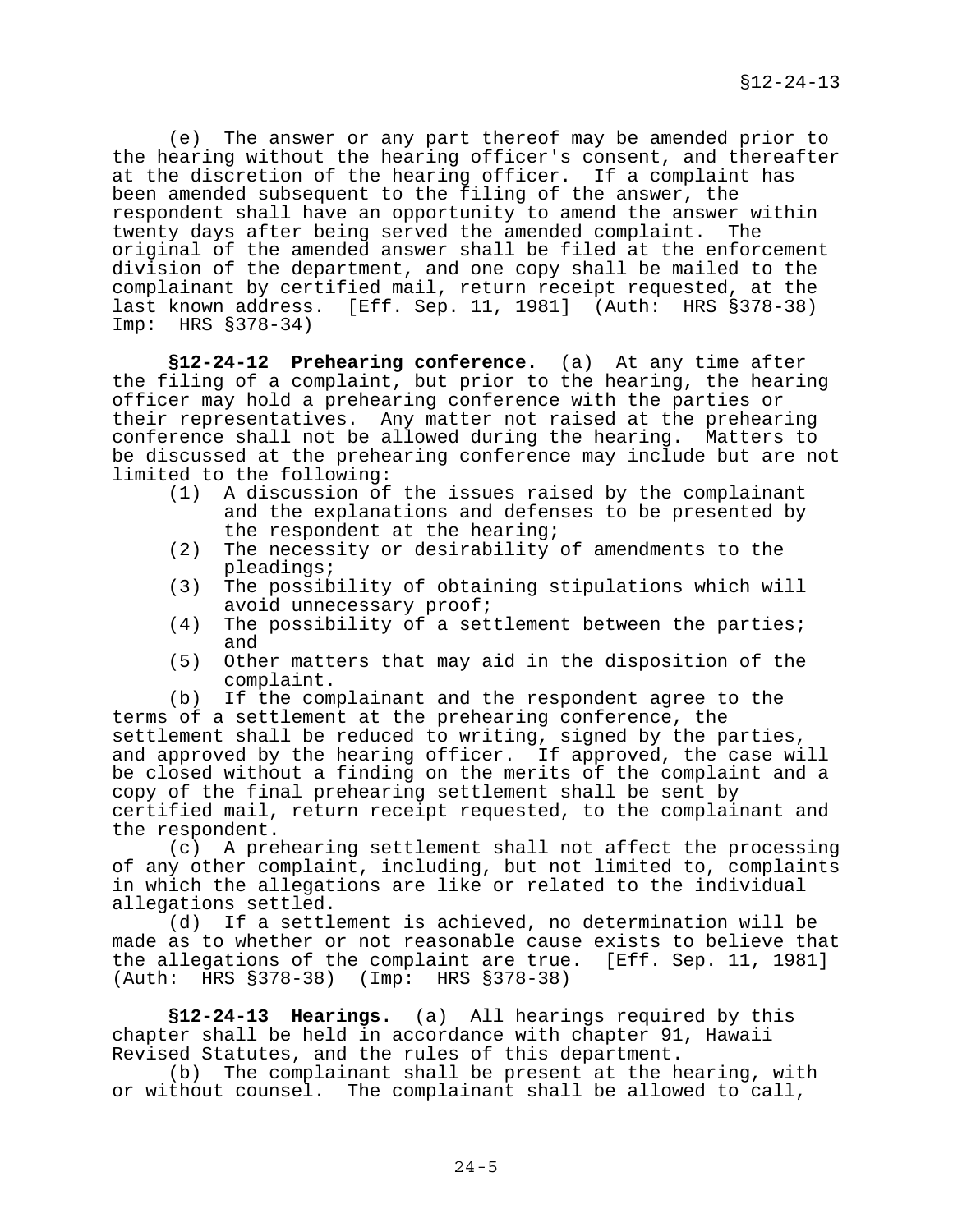examine, and cross-examine witnesses, and introduce papers, documents, or other evidence, in person or by counsel.

 (c) The respondent or a representative shall be present at the hearing, with or without counsel, and shall be allowed, in person or by counsel, to call, examine, and cross-examine witnesses and introduce papers, documents, or other evidence.

 (d) At the discretion of the hearing officer, any other person may be allowed to participate, in person or by counsel, for the purposes and to the extent that the hearing officer shall determine.

 (e) Witnesses at all hearings shall be examined orally, under oath or affirmation, and a record of the proceedings shall be made by the hearing officer. The hearing officer or a person designated by the hearing officer may administer oaths or affirmations at the hearing.

 (f) The hearing officer may continue a hearing from day to day or adjourn it to a later day or to a different place by announcement thereof at the hearing or by appropriate notice to all parties. The hearing officer may also continue a hearing upon request of any party. At the discretion of the hearing officer, a hearing may be reopened.

 (g) The absence without notice of either the complainant or the respondent at the hearing shall be considered a default as to that party. If the complainant is absent, the complaint shall be promptly dismissed. If the respondent or respondent's representative is absent, the hearing officer shall base the decision on the evidence presented by the complainant at the hearing. [Eff. Sep. 11, 1981] (Auth: HRS §378-38) (Imp: HRS §§378-34, 378-38)

 **§12-24-14 Powers and duties of hearing officer.** (a) The hearing officer shall have full power and authority to: (1) Control the procedures of the hearing;

- (2) Admit or exclude testimony or other evidence;
- (3) Rule upon all motions and objections;
- (4) Call and examine witnesses;
- (5) Direct the production of papers or other matter present in the hearing room; and
- (6) Take other actions that are necessary and proper for the conduct of the hearing.

 (b) The hearing officer shall submit a recommended decision to the director which shall include findings of fact and conclusions of law. A copy of the hearing officer's recommended decision shall be served by personal delivery or by certified mail, return receipt requested, upon each party.

 (c) The hearing officer may issue subpoenas either at will or upon written request of a party to the proceeding whenever necessary to compel the attendance of witnesses and the introduction of books, records, correspondence, documents, papers, or any other evidence which relates to any matter in question before the hearing officer. Where a subpoena is issued at the instance of a party to the proceeding other than the